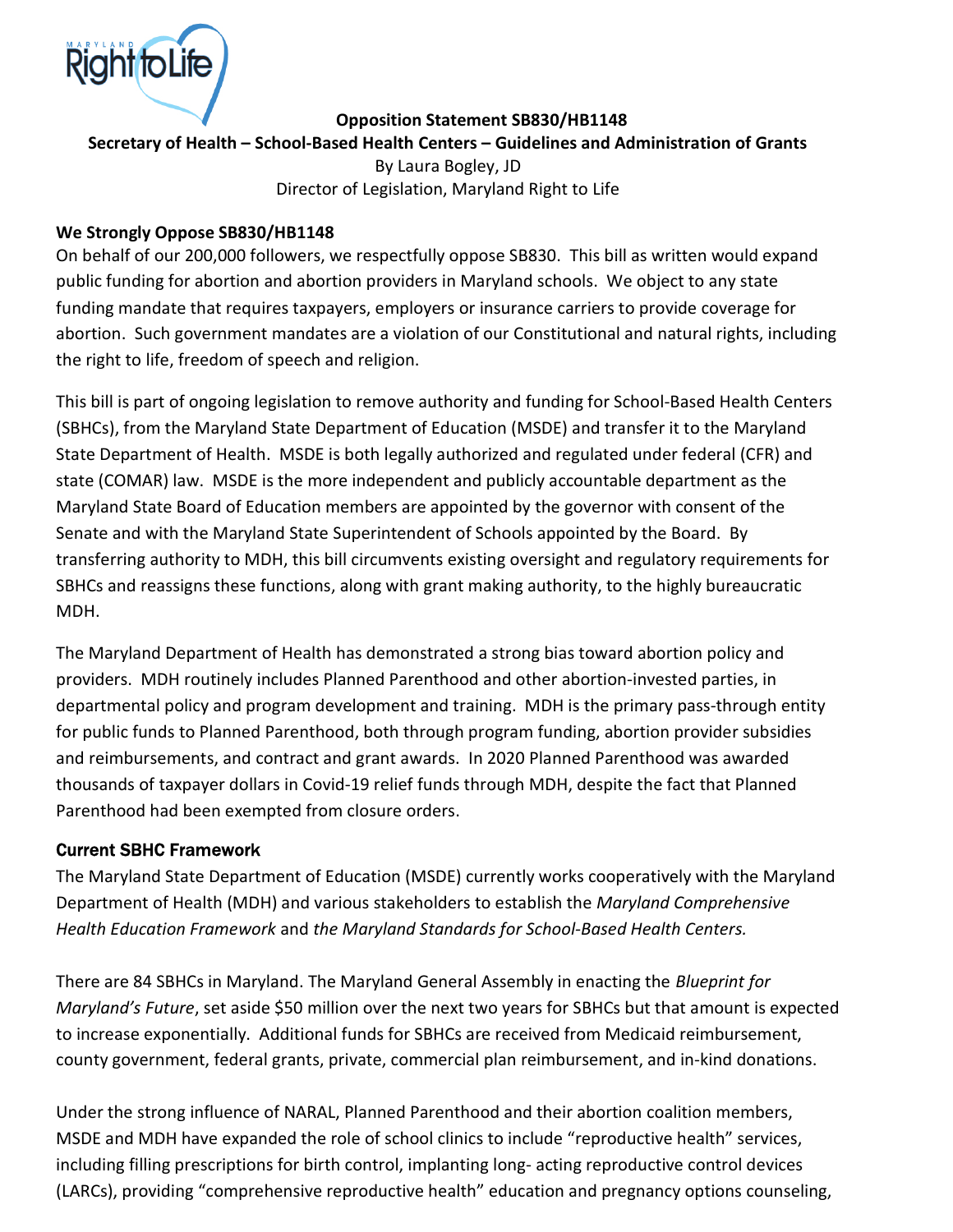and providing referrals to additional off-site "reproductive health care" services, including to Planned Parenthood.

Through various bills the Maryland General Assembly has progressively transferred the control and funding of School-Based Health Centers (SBHCs) from the more independent Maryland Department of Education, to the heavily bureaucratic Maryland Department of Health.

- o In 2015 (HB375-Cullison) the Maryland General Assembly established the Maryland Council on the Advancement of School Based Health Centers (Council) under the Maryland State Department of Education (MSDE) to provide oversight of School-Based Health Centers (SBHCs). The Council is made up of 15 appointed members, with four members being positioned by the Maryland Assembly on School Based Health Care that formulated the Maryland Standards for SBHCs and shares a lobbyist with Planned Parenthood.
- o In 2017 (HB221 Cullison) the Assembly transferred staffing for the Council from MSDE to the Community Health Resource Commission under MDH.
- $\circ$  In 2020 (HB409 Cullison) the Maryland General Assembly broadly expanded the types of providers who could sponsor, or operate school-based health centers. Planned Parenthood has been successful in establishing on-site clinics in California public schools. A similar measure was attempted in Pennsylvania.
- o In 2020, the Community Health Resource Commission awarded two Covid relief grants to Planned Parenthood in the amount of \$76,895. Planned Parenthood clinics were exempted from Governor Hogan's closure orders as "essential services". Delegate Cullison serves as an ex officio member of the Council.

## In 2021 state lawmakers have proposed the following bills that will expand abortion education, promotion and services in Maryland schools.

## $\circ$  HB401/SB438 – Public Schools – Pregnant and Parenting Students – Policies and Reports NARAL PRIORITY BILL

This bill is part of ongoing incremental legislation to codify policies related to pregnant students already established by Federal Title IX amendments. Title IX applies to both pregnancy and the termination of pregnancy, frustrating the stated purpose of this bill. This bill would authorize MSDE and local school systems to develop and implement policies related to pregnant students and would undoubtedly enable abortion advocates to expand their curriculum, professional development training, school-based health clinic operations, remote prescription of chemical abortion pills, and transportation to offsite reproductive healthcare providers including abortion providers.

 $\circ$  HB34/SB278 – State Department of Education and Maryland Department of Health – Maryland School-Based Health Center Standards – Telehealth NARAL SUPPORTED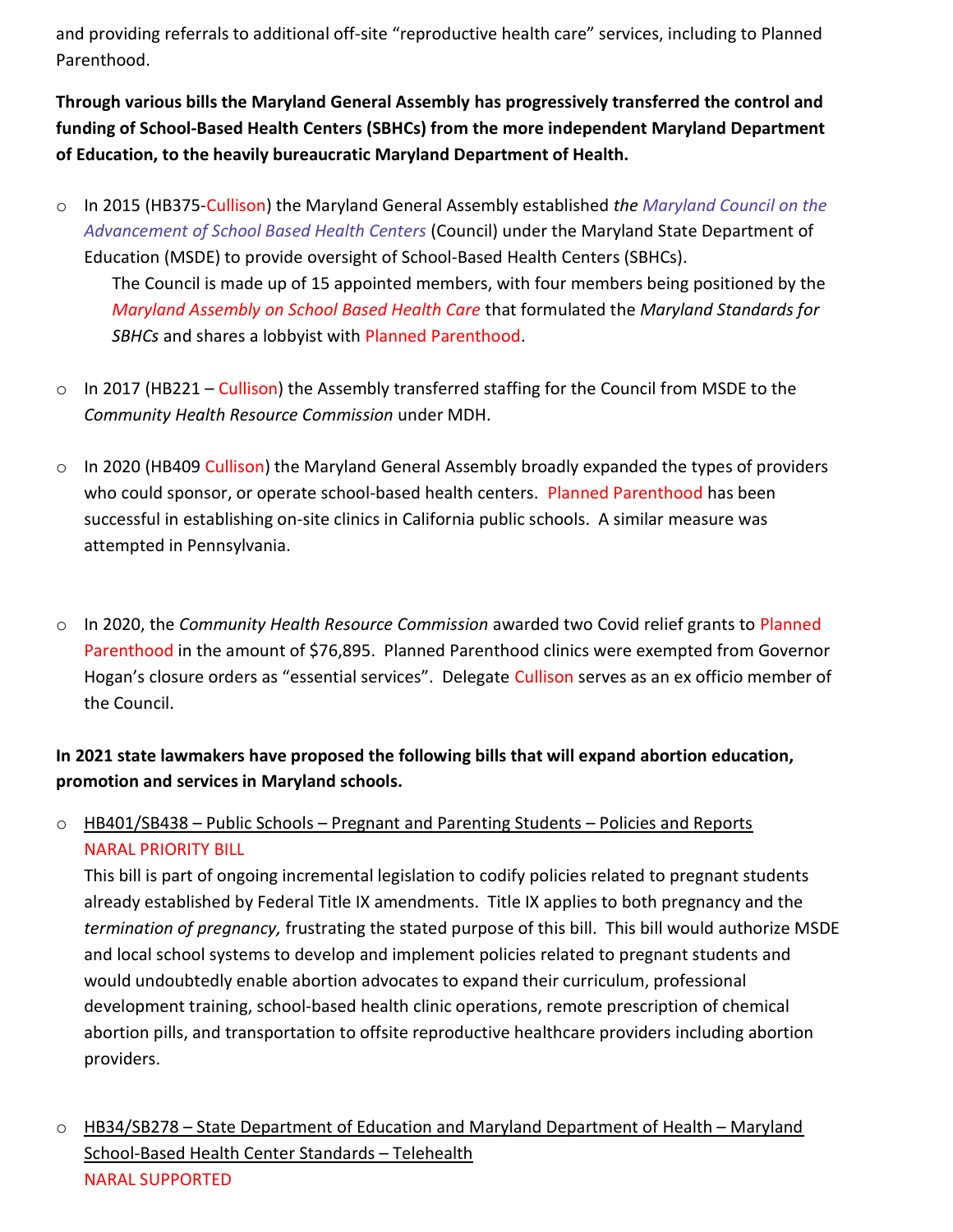This bill would remove MSDE oversight and application requirements for School-Based Health Centers to use telehealth. Once MSDE oversight is removed, the remote sale and distribution of chemical abortion pills through school-based health centers, will pose a serious risk to the health and safety of school children. Maryland has not required abortion providers to adhere to current FDA restrictions against the remote prescription of abortion pills. (See TELEABORTION for additional risks of abortion pills.)

- $\circ$  HB1056/SB827 Nonpublic Schools Adequate Health Services Eligibility for Reimbursement This bill is a financial inducement to private schools to implement Maryland standards for schoolbased health centers, which will include comprehensive reproductive health education and services.
- o HB1148/SB830 Secretary of Health School-Based Health Centers Guidelines and Administration of Grants (Cullison)

This bill will allow NARAL, Planned Parenthood and other "third party stakeholders" to formulate a plan to expand School-Based Health Centers and require MSDE to transfer the administration of grants \$\$ for SBHCs to MDH Bureau of Maternal and Child Health.

o HB439/SB470 - Institute for Innovation and Implementation - Pregnant, Expecting, and Parenting Students - Data Collection and Report AND NARAL SUPPORTED

# o HB359/SB437 - Maryland Longitudinal Data System - Student Data - Pregnant and Parenting Students

#### NARAL SUPPORTED

NARAL initiated a new project for 2020 to collect data about "reproductive health" education and services being offered in public schools. The goal of this legislation is to use tax payer funds to conduct market analysis for the abortion industry that will be used to report select data to the state to justify the need for their expanded services.

## Pregnancy is not a Disease

Abortion is not healthcare. It is violence and brutality that ends the lives of unborn children through suction, dismemberment or chemical poisoning. The fact that 85% of OB-GYNs in a representative national survey do not perform abortions on their patients is glaring evidence that abortion is not an essential part of women's healthcare. Women have better options for comprehensive health care. There are 14 federally qualifying health care centers for every Planned Parenthood in Maryland. Abortion has a disproportionate impact on Black Americans who have long been targeted by the abortion industry for eugenics purposes. As a result abortion is the leading cause of death of Black Americans, more than gun violence and all other causes combined.

#### No public funding for abortions

Taxpayers should not be forced to fund elective abortions, which make up the vast majority of abortions performed in Maryland. State funding for abortion on demand with taxpayer funds is in